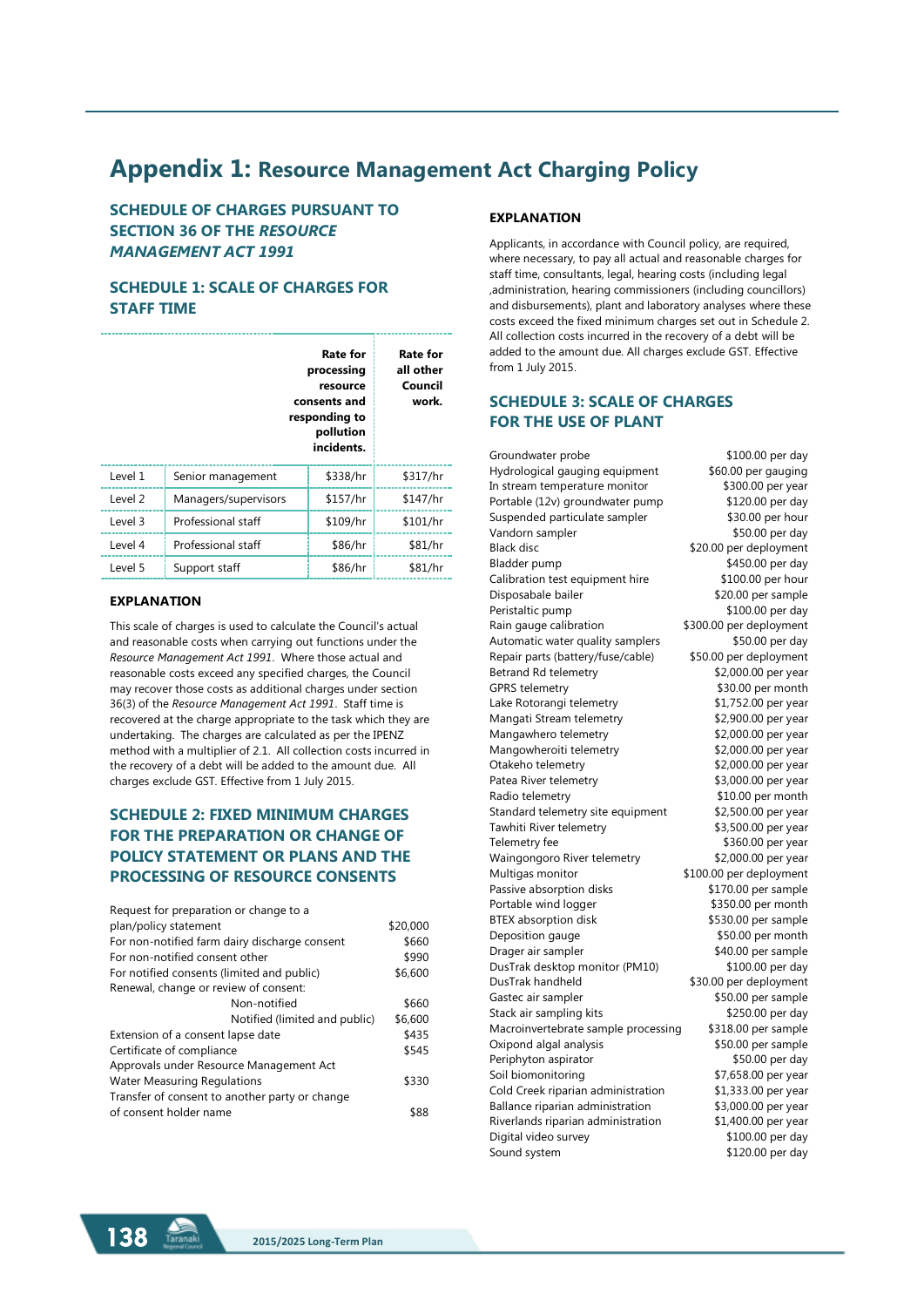### **APPENDIX 1**

Survey equipment \$50.00 per day Traffic management (TMS) \$87.00 per hour Video survey equipment  $$50.00$  per day<br>Motorboat - Delia S  $$2,000.00$  per day Motorboat - Delia S Ouad bike \$350.00 per day Single axle trailer \$70.00 per day<br>Tandem trailer \$95.00 per day Spill response trailer \$250.00 per day Teryx ATV<br>Electric fishing equipment \$250.00 per day Electric fishing equipment Electrical submersible pump \$50.00 per day Fyke net  $$50.00$  per deployment G-minnow trap \$10.00 per deployment Spray unit \$200.00 per day

 $$95.00$  per day

### **EXPLANATION**

This scale of charges is used to calculate the Council's actual and reasonable costs when carrying out functions under the Resource Management Act 1991. Where those actual and reasonable costs exceed any specified amounts, the Council may recover those costs as additional charges under section 36(3) of the Resource Management Act 1991. The use of materials stored in the spill response trailer and/or used in spill response will be recovered from the spiller on an actual and reasonable basis. All collection costs incurred in the recovery of a debt will be added to the amount due. All charges exclude GST. Effective from 1 July 2015.

### **SCHEDULE 4: FIXED MINIMUM CHARGES FOR LABORATORY ANALYSES**

| рH                               | \$15.50  |
|----------------------------------|----------|
| Alkalinity                       | \$21.50  |
| Acidity                          | \$21.50  |
| Conductivity                     | \$15.50  |
| Salinity                         | \$15.50  |
| Turbidity                        | \$15.50  |
| Absorbance - filtered            | \$15.50  |
| Hardness                         | \$21.50  |
| Boron                            | \$30.00  |
| Chloride                         | \$27.00  |
| Sulphate                         | \$30.00  |
| Sulphide                         | \$27.00  |
| Fluoride                         | \$27.00  |
| Silica - reactive dissolved      | \$27.00  |
| Chlorine (kit)                   | \$21.50  |
| Formaldehyde (kit)               | \$21.50  |
| Nitrogen - Ammonia               | \$27.00  |
| Nitrogen - Nitrite               | \$27.00  |
| Nitrogen - Nitrate               | \$34.00  |
| Nitrogen - Urea                  | \$34.00  |
| Nitrogen - Total                 | \$44.50  |
| Phosphorus - Total               | \$34.00  |
| Phosphorus - reactive dissolved  | \$27.00  |
| Settleable solids                | \$15.50  |
| Suspended solids                 | \$34.00  |
| <b>Total Grease</b>              | \$83.50  |
| Floatable grease                 | \$89.50  |
| Oil and Grease, or Hydrocarbons  | \$99.00  |
| Oil and Grease, and Hydrocarbons | \$102.00 |
| Chlorophyll                      | \$49.50  |
| Cyanide (total)                  | \$76.00  |
| Phenol (total)                   | \$76.00  |
| Methanol                         | \$49.50  |
| Biochemical oxygen demand:       |          |
| - clean water                    | \$42.00  |

| - wastewater                                            | \$86.50  |
|---------------------------------------------------------|----------|
| - filtered BOD - clean water                            | \$55.50  |
| - filtered BOD - wastewater                             | \$98.00  |
| Chemical oxygen demand - filtered                       | \$59.50  |
| Chemical oxygen demand - total                          | \$49.50  |
| DO meter - Field                                        | \$22.50  |
| Metals - direct soluble/acid soluble (includes cations) | \$22.50  |
| Metals - total                                          | \$49.50  |
| Mercury - total                                         | \$74.00  |
| Vanadium (gallic acid)                                  | \$49.50  |
| Faecal coliforms or E.coli (Membrane filtration)        | \$37.00  |
| Faecal coliforms and E.coli (Membrane filtration)       | \$39.00  |
| Enterococci - Water/Wastewater (Membrane filtration)    | \$39.00  |
| Faecol coliforms (MPN)                                  | \$88.50  |
| Enterococci (MPN)                                       | \$88.50  |
| Shellfish (MPN)                                         | \$106.00 |
| Soil - Sample preparation                               | \$37.00  |
| Air deposition filters                                  | \$30.00  |
| 1080                                                    | \$73.00  |

### **EXPLANATION**

This schedule sets out the fixed minimum charges for laboratory analyses, and is also a scale of charges that will be used to calculate the Council's actual and reasonable costs when carrying out functions under the *Resource Management Act 1991*. Where those actual and reasonable costs exceed the fixed charges in this schedule, the Council may recover those costs as additional charges under section 36(3) of the *Resource Management Act 1991*. An explanation of the methods used for laboratory analyses is available on request. All collection costs incurred in the recovery of a debt will be added to the amount due. Charges exclude GST. Effective from 1 July 2015.

# **SCHEDULE 5: FIXED INITIAL ANNUAL MONITORING DEPOSIT CHARGES FOR ACTIVITIES WITH TAILORED COMPLIANCE MONITORING PROGRAMMES 2015/2016**

### **CATCHMENTS - HEREKAWE STREAM**

| Chevron New Zealand                    | \$1,724 |
|----------------------------------------|---------|
| Methanex Motunui Limited               | \$3,098 |
| New Plymouth District Council          | \$1,377 |
| Origin Energy Resources (Kupe) Limited | \$2,358 |
| Shell Todd Oil Services Limited        | \$4,715 |
|                                        |         |

### **CATCHMENTS - HONGIHONGI STREAM**

| <b>Bulk Storage Terminals Limited</b> | \$4,633 |
|---------------------------------------|---------|
| Fonterra Co-operative Group Limited,  |         |
| New Plymouth Coolstore                | \$1,815 |
| Greymouth Petroleum Limited           | \$1,637 |
| Liquigas Limited                      | \$2,317 |
| New Zealand Oil Services Ltd          | \$2,346 |
| Shell Todd Oil Services Limited       | \$2,346 |

#### **CATCHMENTS - LOWER WAIWHAKAIHO AIRSHED**

| Downer EDI Works Limited                   | \$7.136 |
|--------------------------------------------|---------|
| Farmlands Co-operative Society Limited     | \$2.795 |
| <b>Fitzroy Engineering Group Limited</b>   | \$8,247 |
| Katere Surface Coatings Limited            | \$3,875 |
| Ravensdown Fertiliser Co-operative Limited | \$4,931 |
| Taranaki Drum & Pallet Recycling           | \$1,042 |

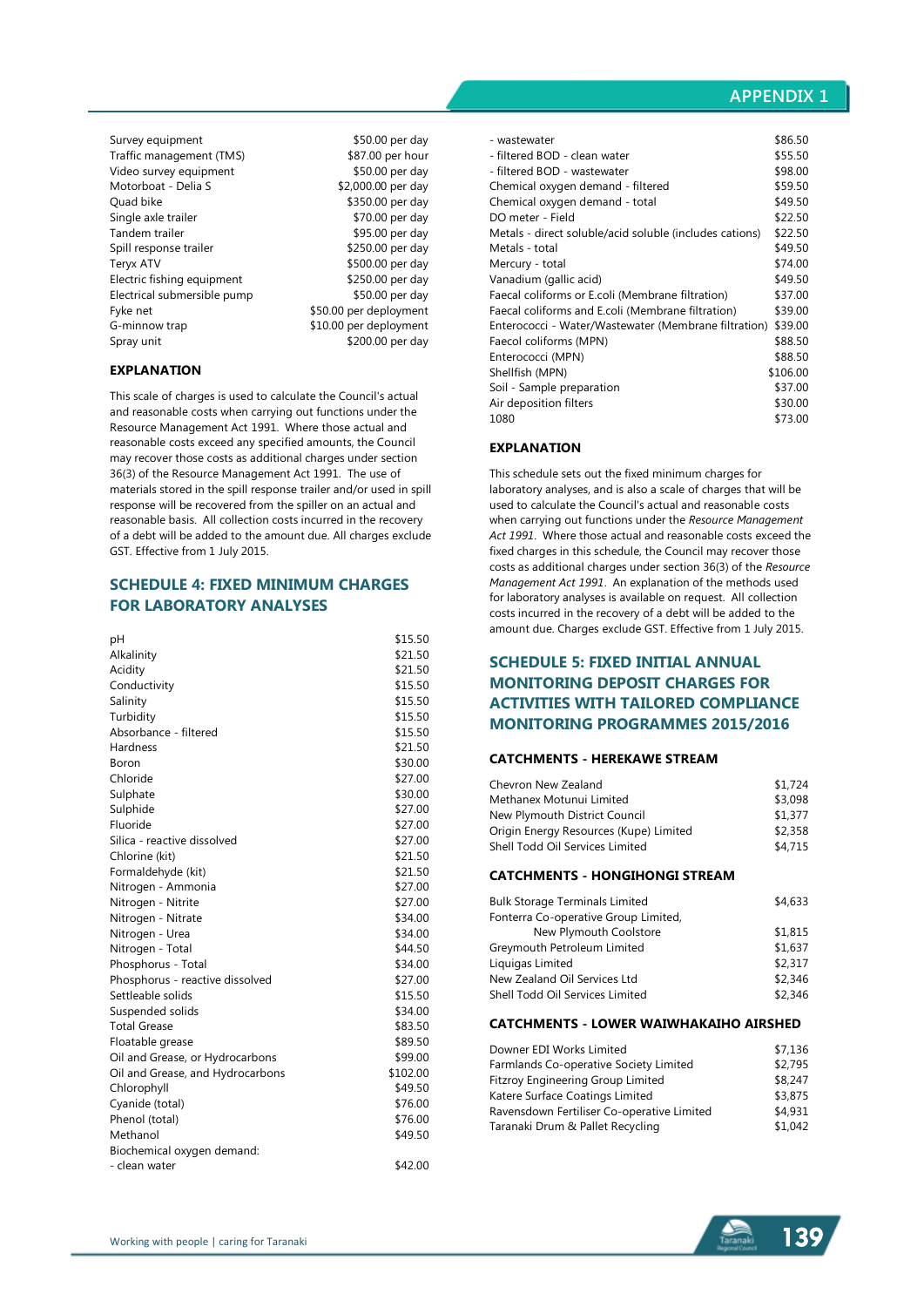### **CATCHMENTS - LOWER WAIWHAKAIHO RIVER**

| AML Limited [Trading as Allied Concrete]   | \$2,641 |
|--------------------------------------------|---------|
|                                            |         |
| Downer EDI Works Limited                   | \$2,732 |
| Farmlands Co-operative Society Limited     | \$2,719 |
| Firth Industries Ltd                       | \$2,090 |
| <b>Fitzroy Engineering Group Limited</b>   | \$3,140 |
| Freight & Bulk Transport Limited           | \$2,286 |
| KiwiRail Holdings Limited                  | \$1,297 |
| Nankervis Family Trust                     | \$2,035 |
| New Plymouth District Council              | \$8,126 |
| New Zealand Decorative Concrete Limited    | \$1,731 |
| New Zealand Railways Corporation           | \$2,500 |
| Ravensdown Fertiliser Co-operative Limited | \$9,915 |
| Taranaki Sawmills Limited                  | \$6,000 |
| Technix Group Limited                      | \$4,175 |
|                                            |         |

### **CATCHMENTS - MANGATI STREAM**

| \$6,448  |
|----------|
| \$6,343  |
| \$126    |
| \$4,923  |
| \$4,914  |
| \$6.998  |
| \$4,385  |
| \$5,229  |
| \$4,376  |
| \$9.485  |
| \$5,020  |
| \$9,456  |
| \$14,743 |
| \$6.855  |
| \$1,958  |
|          |

### **CATCHMENTS - TAWHITI STREAM**

| Graeme Lowe Protein Limited  | \$7,090  |
|------------------------------|----------|
| Silver Fern Farms Limited    | \$10,396 |
| Taranaki Fish & Game Council | \$1,301  |

### **CATCHMENTS - WAITAHA STREAM**

| Aica (NZ) Limited                                                      | \$11,730 |
|------------------------------------------------------------------------|----------|
| C&O Concrete Products Limited                                          | \$2,190  |
| Energyworks Limited                                                    | \$2,817  |
| Greymouth Facilities Limited                                           | \$2,254  |
| Intergroup Limited                                                     | \$3,348  |
| Meredith Scrap Metals Limited                                          | \$6,315  |
| New Plymouth District Council                                          | \$3,193  |
| Symons Property Developments Limited                                   | \$4,024  |
| Taranaki Sawmills Limited                                              | \$6,133  |
| <b>TBS Coatings Limited</b>                                            | \$4,036  |
| Weatherford New Zealand Limited                                        | \$6,254  |
| Woodwards 2008 Limited                                                 | \$999    |
| Zelam Limited                                                          | \$1,794  |
| <b>DAIRY PROCESSING</b>                                                |          |
| Fonterra Co-operative Group Limited, Kapuni                            | \$58,855 |
| Fonterra Co-operative Group Limited, Whareroa<br>Hydro-electric Energy | \$78,744 |
| Normanby Power Limited                                                 | \$7,573  |
| Opunake Hydro Limited                                                  | \$9,820  |
| <b>Trustpower Limited</b>                                              | \$64,362 |
| <b>INDUSTRIAL</b>                                                      |          |
|                                                                        |          |

| <b>Ballance Agri-Nutrients Limited</b> | \$722 |  |
|----------------------------------------|-------|--|
|                                        |       |  |



| Dow AgroSciences (NZ) Limited                 | \$32,154 |
|-----------------------------------------------|----------|
| Downer New Zealand Limited                    | \$717    |
| Fonterra Co-Operative Group Limited           | \$661    |
| McKechnie Aluminium Solutions Limited         | \$18,463 |
| Methanex Motunui Limited                      | \$1,792  |
| New Zealand Oil Services Ltd                  | \$1,792  |
| Port Taranaki Limited                         | \$5,718  |
| Powerco Limited                               | \$646    |
| Sandford Bros Limited                         | \$1,022  |
| Solexin Industries Limited                    | \$619    |
| Taranaki Bulk Storage Limited                 | \$722    |
| Technix Taranaki Terminal Limited             | \$586    |
| <b>Transpower New Zealand Limited</b>         | \$1,492  |
| Tranzit Coachlines Taranaki Limited           | \$619    |
| <b>LANDFILLS/CLEANFILLS</b>                   |          |
| A & A George Family Trust                     | \$1,195  |
| AA Contracting Limited                        | \$1,399  |
| Barry & Lynette Bishop                        | \$1,248  |
| Central Greenwaste 2012                       | \$1,417  |
| Dimar Partnership                             | \$2,246  |
| Dorset Fibre Farm                             | \$1,195  |
| Downer EDI Works Limited                      | \$1,362  |
| Downer NZ Ltd                                 | \$1,304  |
| <b>EE Riddick</b>                             | \$1,304  |
| Gas & Plumbing Ltd                            | \$1,253  |
| Graham Harris (2000) Limited                  | \$1,195  |
| Groundworkx Taranaki Limited                  | \$1,619  |
| JW & CT Bailey Ltd                            | \$1,578  |
| Malandra Downs Limited                        | \$2,016  |
| New Plymouth District Council                 | \$50,663 |
| South Taranaki District Council               | \$24,901 |
| <b>Stratford District Council</b>             | \$4,717  |
| Taranaki Trucking Company Limited             | \$1,089  |
| V Rowe Family Trust & CG Bayliss Family Trust | \$1,195  |
| Value Timber Supplies Limited                 | \$2,795  |
| <b>Waverley Sawmills Limited</b>              | \$6,165  |
| Westown Haulage Limited                       | \$2,571  |
| <b>MARINE DISCHARGES</b>                      |          |
| Anzco Foods Waitara Limited                   | \$3,693  |
| New Plymouth District Council                 | \$23,464 |
| Port Taranaki Limited                         | \$6,157  |
| <b>MEAT PROCESSING</b>                        |          |
| Gold International Meat Processors Limited    | \$21,322 |
| <b>Riverlands Eltham Limited</b>              | \$38,071 |
| Silver Fern Farms Limited                     | \$10,802 |
| Taranaki Abattoirs Co [1992] Limited          | \$1,953  |
| Taranaki By-Products Limited                  | \$77,862 |
| <b>MINOR INDUSTRIES</b>                       |          |
| Abraham W Limited                             | \$3,384  |
| <b>Allied Concrete</b>                        | \$1,127  |
| Anzco Foods Waitara Limited                   | \$449    |
| Arabac Aerial Abseil Access [NZ] Limited      | \$518    |
| Berridge Pet Food                             | \$449    |
| <b>Blastways Limited</b>                      | \$518    |
| <b>Coastal Services Limited</b>               | \$518    |
| DG & MI Nelley                                | \$449    |
| Edmonds Industrial Coatings Ltd               | \$518    |
| Eltham Sandblasting Limited                   | \$518    |
| Energyworks Limited                           | \$518    |

Firth Industries \$1,127 Fletcher Concrete & Infrastructure Limited \$1,127

Energyworks Limited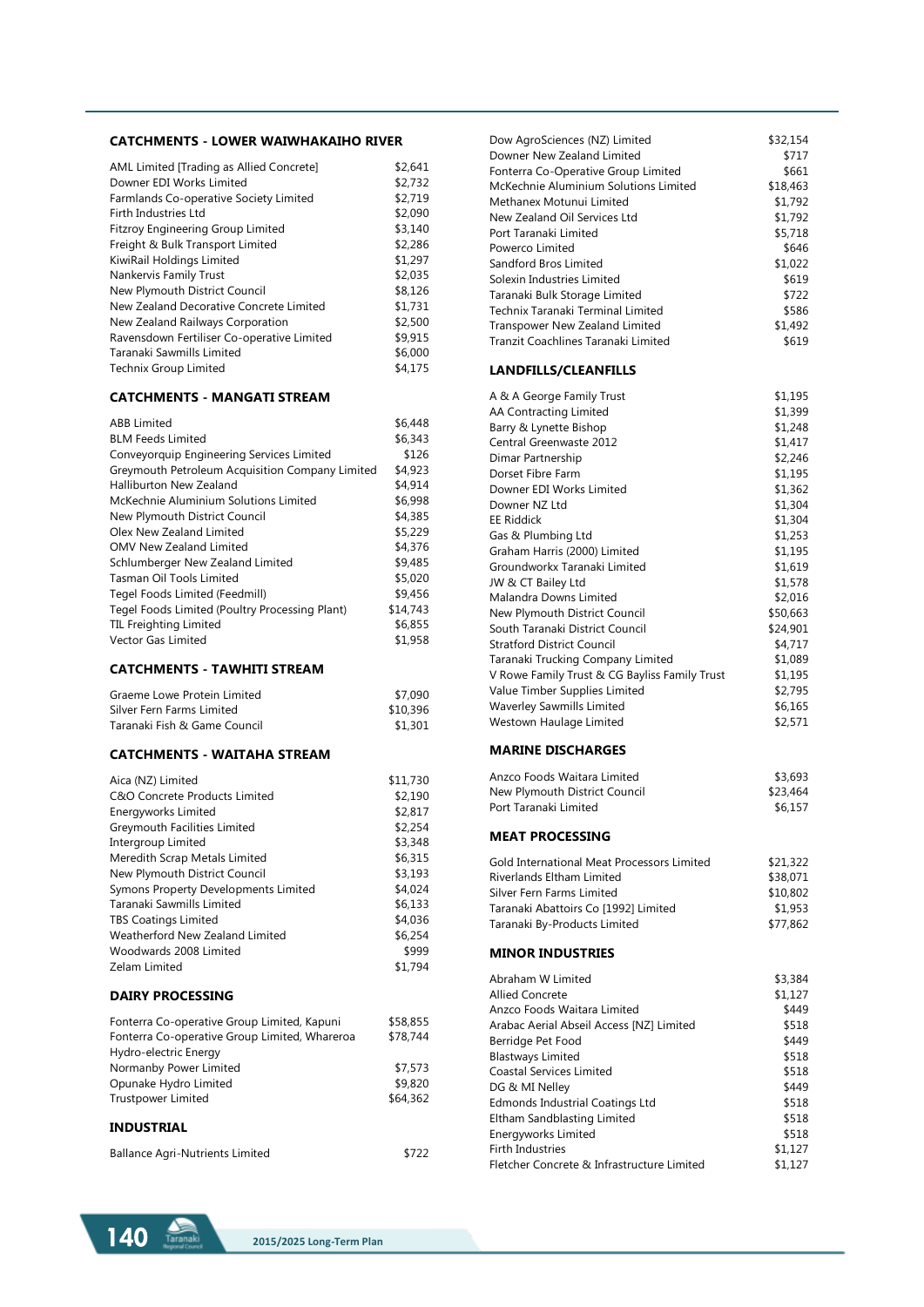# **APPENDIX 1**

| Fulton Hogan Limited                   | \$449   |
|----------------------------------------|---------|
| Hawera Rewinds                         | \$449   |
| <b>Independent Services</b>            | \$518   |
| Indian Blast & Paint Limited           | \$518   |
| Inglewood Timber Processors            | \$449   |
| Intergroup Limited                     | \$518   |
| JD Hickman 1997 Family Trust           | \$4,480 |
| Lorry Land Limited                     | \$449   |
| M Hooper                               | \$518   |
| New Plymouth District Council          | \$5,970 |
| Nickel Blast & Paint 2013              | \$518   |
| Osflo Fertiliser Limited               | \$1,852 |
| P Jones                                | \$449   |
| Pacific Natural Gut String Co. Limited | \$2,481 |
| Pomeroy & Green                        | \$449   |
| Soda Blast (Taranaki) Limited          | \$518   |
| Soda Blast Limited                     | \$518   |
| Taranaki Bulk Storage Limited          | \$449   |
| Taranaki Galvanizers Limited           | \$4,325 |
| Transpower New Zealand Limited         | \$518   |
|                                        |         |

### **MISCELLANEOUS**

| M Brophy                                                   | \$1,763  |
|------------------------------------------------------------|----------|
| New Plymouth District Council                              | \$4.665  |
| New Plymouth District Council & Methanex Motunui Ltd \$117 |          |
| New Plymouth Girls' High School                            | \$147    |
| New Zealand Railways Corporation                           | \$117    |
| Pungarehu Community Committee                              | \$147    |
| South Taranaki District Council                            | \$4,485  |
| <b>Stratford District Council</b>                          | \$147    |
| Stratford High School                                      | \$147    |
| Non-renewable Energy                                       |          |
| <b>Contact Energy Limited</b>                              | \$38,807 |
| Port Taranaki Limited                                      | \$202    |
|                                                            |          |

### **PETROCHEMICAL**

| AR Geary                                       | \$1,744  |
|------------------------------------------------|----------|
| Ballance Agri-Nutrients (Kapuni) Limited       | \$31,504 |
| Bridge Petroleum Limited                       | \$1,026  |
| <b>BTW Company Limited</b>                     | \$35,615 |
| CD Boyd                                        | \$41,774 |
| Cheal Petroleum Limited                        | \$29,392 |
| <b>Energy Services International Limited</b>   | \$1,109  |
| Greymouth Petroleum Acquisition Company Ltd    | \$21,718 |
| Greymouth Petroleum Limited                    | \$76,617 |
| Methanex Motunui Limited                       | \$18,373 |
| Natural Gas Corporation of New Zealand Limited | \$5,228  |
| Nova Energy Limited                            | \$4,627  |
| <b>NZEC Tariki Limited</b>                     | \$969    |
| NZEC Waihapa Limited (NZ Energy Corp.)         | \$12,493 |
| NZEC Waihapa Limited and NZEC Tariki Limited   | \$218    |
| Origin Energy Resources (Kupe) Limited         | \$16,328 |
| Origin Energy Resources NZ (Rimu) Limited      | \$25,947 |
| Petrochem Limited                              | \$4,257  |
| Remediation (NZ) Limited                       | \$48,088 |
| Shell Exploration NZ Limited                   | \$10,274 |
| Shell Todd Oil Services Limited                | \$38,812 |
| Surrey Road Landfarms Limited                  | \$11,528 |
| TAG Oil (NZ) Limited                           | \$31,229 |
| Taranaki Ventures II Limited                   | \$351    |
| Taranaki Ventures Limited                      | \$3,121  |
| Todd Energy Limited                            | \$62,631 |
| <b>TWN Limited Partnership</b>                 | \$12,385 |
| Vector Gas Limited (NEW PLYMOUTH)              | \$2,060  |
| Vector Limited (Hawera)                        | \$5,106  |
| <b>Waste Remediation Services Limited</b>      | \$19,074 |
|                                                |          |

| Waste Remediation Services Limited     | \$16,841 |
|----------------------------------------|----------|
| Wood Group M & O                       | \$1,212  |
| Piggeries                              |          |
| Aorere Farms Partnership               | \$929    |
| <b>DH Lepper Trust</b>                 | \$5,534  |
| NZ Pure Bred Pig Genetics Limited      | \$3,564  |
| <b>RKM Farms Limited</b>               | \$3,665  |
| Quarries                               |          |
| AA Contracting Limited                 | \$2,282  |
| CD Boyd                                | \$1,965  |
| Crawford Brian Contracting Limited     | \$1,713  |
| Dennis Mark & Diane Lillian Bourke     | \$2,547  |
| Ferndene Quarries Limited              | \$1,111  |
| Gavin & Linda Jones                    | \$1,364  |
| <b>Gibson Family Trust</b>             | \$1,111  |
| Goodin AG Limited                      | \$1,713  |
| Graham Harris (2000) Limited           | \$1,566  |
| <b>Grant Cudby Contracting Limited</b> | \$3,425  |
| <b>Gully Rock Limited</b>              | \$859    |
| <b>Hey Trust</b>                       | \$1,713  |
| Horizon Trust Management Limited       | \$1,713  |
| Inglewood Metal Limited                | \$5,230  |
| Jones Quarry Limited                   | \$1,364  |
| OW Burgess & TH Crowley Partnership    | \$1,965  |
| R & S Dreaver                          | \$1,965  |
| R A Wallis Ltd                         | \$2,571  |
| Taranaki Trucking Company Limited      | \$1,111  |
| <b>Taunt Contracting Limited</b>       | \$1,460  |
| <b>Vickers Quarries Limited</b>        | \$6,459  |
| Waverley Bulk Transport Limited        | \$859    |
| Whitaker Civil Engineering Limited     | \$2,218  |
| Winstone Aggregates Limited (OPUNAKE)  | \$2,737  |
|                                        |          |

### **SEWERAGE DISCHARGES AND TREATMENT**

| CD Boyd                                         | \$1,635  |
|-------------------------------------------------|----------|
| Dawson Falls Mountain Lodge Ltd                 | \$673    |
| New Plymouth District Council                   | \$9,827  |
| Ngati Ruanui Holdings Operating Company Limited | \$712    |
| South Taranaki District Council                 | \$83,553 |
| <b>Stratford District Council</b>               | \$10,970 |
| Wai-iti Motor Camp Limited                      | \$2,342  |

### **WATER TAKES & IRRIGATION**

| A Middleton                               | \$289   |
|-------------------------------------------|---------|
| AL & LA Campbell                          | \$2,115 |
| Anthony Ingman & Kerstin Johanna Williams | \$2,014 |
| Awatea Hawkes Bay Trust                   | \$562   |
| <b>Belmont Dairies Limited</b>            | \$390   |
| BR & RG Harvey Family Trust               | \$562   |
| Caiseal Trust Partnership                 | \$491   |
| Coastal Country Farms Limited             | \$2,014 |
| Cold Creek Community Water Supply Limited | \$6,166 |
| Cornwall Park Farms Limited               | \$562   |
| Craig Timothy & Joanne Maree McDonald     | \$2,014 |
| D Krumm                                   | \$289   |
| David & Ann Gibson                        | \$2,374 |
| David Pease Family Trust                  | \$2,014 |
| Dickie Roger Family Trust                 | \$2,115 |
| DP & JH Roper Family Trusts Partnership   | \$491   |
| Eric & Cedric Lander                      | \$289   |
| Estate Andrew & Elva N Barkla             | \$2,115 |
| FJ Goodin & Sons Limited                  | \$2,115 |
| Fonic Farms Limited                       | \$2,014 |
| G Lance                                   | \$390   |
| Geary AR Trust (A R Geary)                | \$2,134 |
| Gibbs G Trust                             | \$2,024 |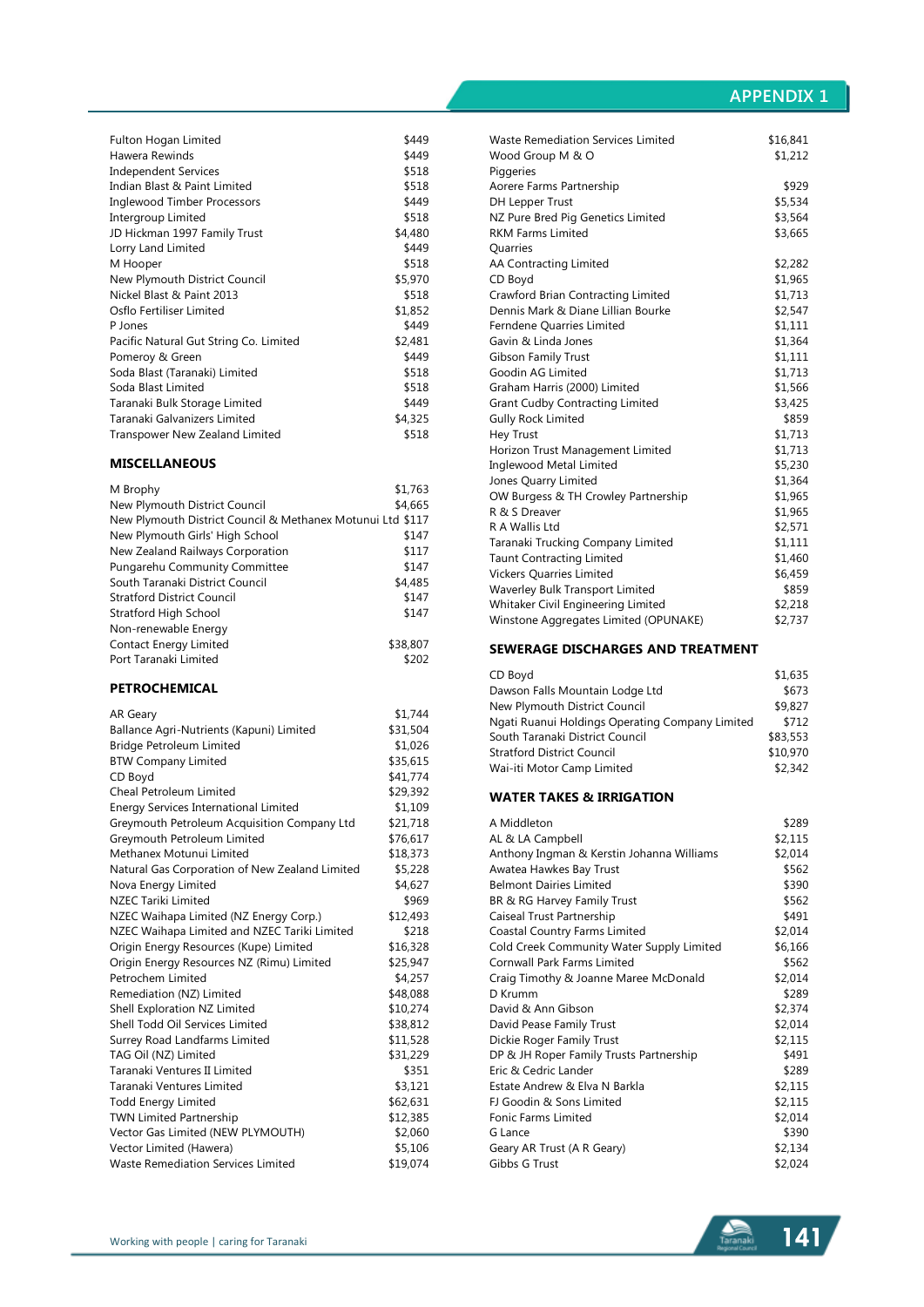| GM & PJ Rutten Family Trust Partnership             | \$1,158  |
|-----------------------------------------------------|----------|
| Graham & Ruby Dorn                                  | \$1,238  |
| Greg McCallum                                       | \$1,653  |
| Greymouth Petroleum Acquisition Company Limited     | \$390    |
| <b>GSJ Trust</b>                                    | \$2,115  |
|                                                     |          |
| <b>Gwerder Brothers</b>                             | \$491    |
| Hawera Golf Club Inc                                | \$289    |
| I Cassie                                            | \$491    |
| Ian & Judith Armstrong                              | \$491    |
| Ian Mantey Family Trust & Sally Mantey Family Trust | \$2,014  |
| <b>IHC New Zealand Inc</b>                          | \$491    |
|                                                     |          |
| Inglewood Golf Club Inc                             | \$491    |
| James & Donna-Maree Baker                           | \$2,427  |
| Jimian Limited                                      | \$2,014  |
| John & Elaine Glenda Sanderson                      | \$4,028  |
| Julian RM & MC Family Trust                         | \$2,014  |
| JW & MT Hamblyn Family Trusts                       | \$1,689  |
|                                                     |          |
| Kaihihi Trust                                       | \$2,115  |
| Kaipi Holdings Limited                              | \$390    |
| Kaitake Golf Club Inc                               | \$491    |
| Kathdan Trust Limited                               | \$925    |
| <b>KCCG Sole Trust</b>                              | \$1,288  |
| Kereone Farms Limited                               | \$7,503  |
| Kohi Investments Limited                            |          |
|                                                     | \$2,014  |
| Kokako Road Limited                                 | \$1,077  |
| Larsen Trusts Partnership                           | \$2,014  |
| Leatherleaf Limited                                 | \$2,014  |
| Manaia Golf Club                                    | \$390    |
| Manukorihi Golf Club Inc                            | \$390    |
| Mara Trust                                          | \$2,014  |
| MD Aiken Family Trust                               | \$680    |
| MJ Fahy & MO Fahy                                   | \$491    |
| Naplin Trust                                        | \$491    |
|                                                     |          |
| New Plymouth District Council                       | \$9,370  |
| New Plymouth Golf Club Inc                          | \$2,014  |
| Ngatoro Poultry Limited                             | \$390    |
| Nigel Wayne & Denise Mary King                      | \$925    |
| Norwood Farm Partnership                            | \$491    |
| NRGE Farms Limited/Oceanview Trust                  | \$2,014  |
| Nukumaru Water Scheme Society Inc                   | \$558    |
| Oakura Farms Limited                                | \$491    |
| Oaonui Water Supply Limited                         | \$2,479  |
| Ohawe Farm Limited                                  |          |
|                                                     | \$562    |
| Pariroa Marae (The Trustees)                        | \$491    |
| Pihama Farms Limited                                | \$2,014  |
| Pinehill Land Company Limited                       | \$2,014  |
| PKW Farms LP                                        | \$390    |
| Pukeone Partnership                                 | \$7,348  |
| Pungarehu Farmers Group Water Scheme                | \$976    |
| RA & SM Geary Trusts Partnership                    | \$1,057  |
| Riverside Farms Taranaki Ltd                        | \$865    |
|                                                     |          |
| SB & J May Family Trust                             | \$390    |
| Sona Chosta Limited                                 | \$491    |
| South Taranaki District Council                     | \$32,594 |
| Spenceview Farms                                    | \$3,024  |
| <b>Stratford District Council</b>                   | \$4,202  |
| <b>Stratford Golf Club Inc</b>                      | \$289    |
| T & V Gibson Limited                                | \$925    |
| Taranaki Community Rugby Trust                      | \$2,166  |
| Taranaki Greenhouses Limited                        | \$491    |
| Taranaki Thoroughbred Racing                        | \$5,940  |
| Te Ngutu Golf Club Incorporated                     | \$1,370  |
|                                                     |          |
| Te Rua O te Moko 2B Ahuwhenua Trust                 | \$491    |
| <b>Todd Energy Limited</b>                          | \$882    |
| Vickers B & NM & Church G & CG                      | \$491    |
| Waikaikai Farms Limited                             | \$1,692  |
| Waitara Golf Club Inc                               | \$390    |

| Waiwira Trust                       | \$2,317 |
|-------------------------------------|---------|
| Walker & McLean Partnership         | \$2,074 |
| Wayne & Sandra Morrison             | \$2,392 |
| Westown Golf Club Inc               | \$390   |
| Woollaston Family Trust Partnership | \$2,014 |

### **EXPLANATION**

The Council's fixed initial deposit charges for activities with tailored compliance monitoring programmes are presented in various groups based on the nature of the discharge and/or type of industry. Any additional costs over and above the initial fixed deposit will be charged in arrears.

For new tailored compliance monitoring programmes or inclusion of new consents into existing programmes (that arise between the setting of these charges and the end of the financial year that they relate to), an estimate will be provided to the consent holder and compliance monitoring work charged according to this. Where no invoice is provided, compliance monitoring costs will be recovered per Schedule 6 or 7 of this *Plan*.

Additional charges may be levied under section 36(3) of the *Resource Management Act 1991* where the Council's actual and reasonable costs exceed the fixed monitoring charge. See the scales of charges for staff time, consultants, plant and laboratory analyses set out in Schedules 1, 3 and 4. All collection costs incurred in the recovery of a debt will be added to the amount due. All charges exclude GST. Effective from 1 July 2015.

# **SCHEDULE 6: FIXED MINIMUM CHARGES FOR MONITORING WHERE NO TAILORED COMPLIANCE MONITORING PROGRAMME EXISTS**

The fixed charge for the annual farm dairy discharge compliance monitoring inspection and sampling are set out below:

Discharge to land consent: \$286

Discharge to water, no sampling: \$286 Discharge to water consent, including sampling discharge and receiving environment: \$854

Discharge to land and water consent, including sampling discharge and receiving environment: \$918

Discharge to land and water consent, no sampling: \$329.

Where non-compliance is detected the following additional monitoring re-inspection and sampling fixed charge may apply:

|                                                                          | Minor<br>Non-<br>compliance | Significant<br>Non-<br>compliance |
|--------------------------------------------------------------------------|-----------------------------|-----------------------------------|
| Discharge to land or<br>water consent, no<br>sampling                    | \$711                       | \$1,313                           |
| Discharge to water<br>consent, including<br>sampling and<br>reinspection | \$1,132                     | \$1,734                           |

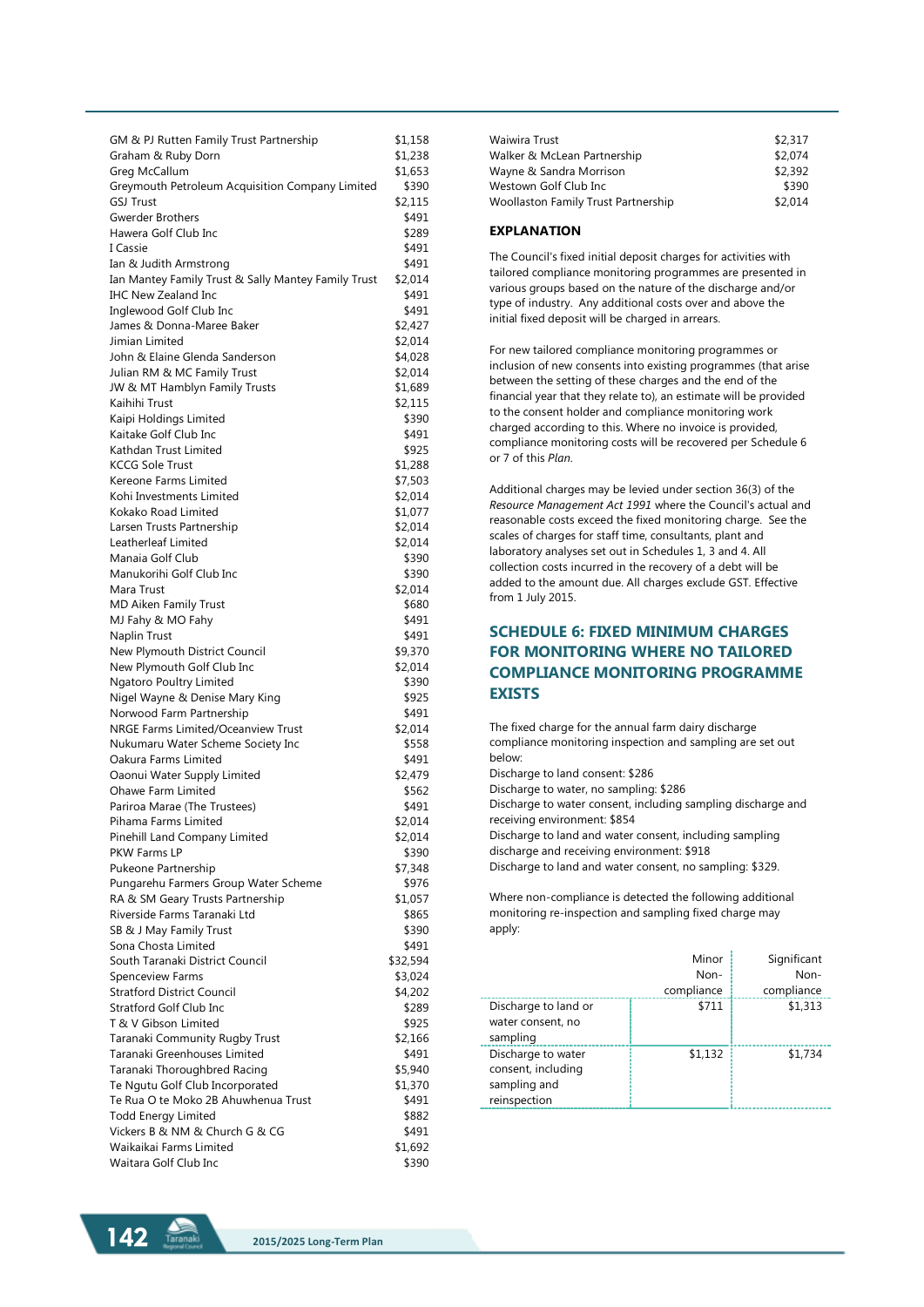### **EXPLANATION**

The above fixed minimum charges for the annual farm dairy discharge compliance monitoring inspection and re-inspection, both including sampling, are based on actual and reasonable charges for staff time (Level 4- Professional Staff, Schedule 1) and laboratory analyses (Schedule 4). The above fixed minimum charges for monitoring, re-inspection and sampling after non-compliance with resource consent conditions or the *Resource Management Act 1991*, whether this arises from the annual inspection or not, are based on actual and reasonable charges for staff time (Level 4- Professional Staff, Schedule 1) and laboratory analyses (Schedule 4). Each farm dairy discharge non-compliance will be assessed in the context of the consent granted and compliance history of the consent. Significant non-compliance activities are non-compliances that will have actual or potential effects on the environment. Examples of a minor non-compliance are deficient baffles between ponds, minor failure to contain shed/race effluent and washings where these discharge to land, and stormwater diversion system deficient. Examples of significant noncompliance are ponding of effluent on the soil surface (unauthorised by resource consent), breach of discharge standards required in the resource consent, inadequate effluent storage and land area, significant increase in stock numbers beyond those allowed in the consent, and an inadequate effluent system. The above are examples and it should be noted they do not represent a complete list of noncompliances.

Additional charges may be levied under section 36(3) of the *Resource Management Act 1991* where the Council's actual and reasonable costs exceed the fixed monitoring and noncompliance charges. An example is a significant noncompliance for a discharge to land farm dairy discharge consent where sampling costs of the discharge and receiving water may be required. See the scales of charges for staff time. consultants, plant and laboratory analyses set out in Schedules 1, 3 and 4. All collection costs incurred in the recovery of a debt will be added to the amount due. All charges exclude GST. Effective from 1 July 2015.

# **SCHEDULE 7: FIXED MINIMUM CHARGES FOR MONITORING WHERE NO TAILORED COMPLIANCE MONITORING PROGRAMME EXISTS**

The fixed charge for a compliance monitoring inspection that is not addressed in Schedule 5 or 6 is \$286 per inspection plus any additional plant or laboratory analyses costs as set out in Schedules 3 and 4.

The fixed charge for a compliance monitoring re-inspection arising from non-compliance detected in an inspection that is not addressed in Schedule 5 or 6 is \$319 per inspection plus any additional plant or laboratory analyses costs as set out in Schedules 3 and 4.

#### **EXPLANATION**

The above fixed charges for compliance monitoring inspections and re-inspections are based on staff time for a Level 4- Professional Staff (Schedule 1). Additional charges may be levied under section 36(3) of the *Resource Management Act 1991* where the Council's actual and reasonable costs exceed the fixed monitoring charge. See scales of charges for

staff time, consultants, plant and laboratory analyses set out in Schedules 1,3 and 4. All collection costs incurred in the recovery of a debt will be added to the amount due. All charges exclude GST. Effective from 1 July 2015.

## **SCHEDULE 8: CHARGES FOR THOSE REQUESTING HEARING COMMISSIONERS**

An applicant or submitter(s) making a request, under section 100A of the *Resource Management Act 1991*, shall be required to pay the additional costs as reasonably determined by the Council using costs set out in Schedules 1 and 2, with a \$10,000 minimum payment to be made at the time of the request.

### **EXPLANATION**

For a notified resource consent application an applicant or a submitter may request that the Council delegate its functions, powers and duties required to hear and decide the application to one or more independent hearing commissioners. Sections 36 (1)(aa) and 36(1)(ab) of the *Resource Management Act 1991* allow the Council to estimate the additional costs as if the request had not been made and recover these costs from the requestor(s). The requirement to pay an initial minimum payment arises under sections 100A(2) and 36 of the *Resource Management Act 1991*. Where more than one submitter makes a request the costs may be shared equally. If payment is not made then the request will not be implemented. If the additional cost of independent hearing commissioners is less than the minimum payment then a refund will be made. Schedule 1 sets out the Councils scale of charges for staff time and schedule 2 sets out the fixed minimum cost of processing resource consent applications and includes hearing costs. All collection costs incurred in the recovery of a debt will be added to the amount due. All charges exclude GST. Effective from 1 July 2015.